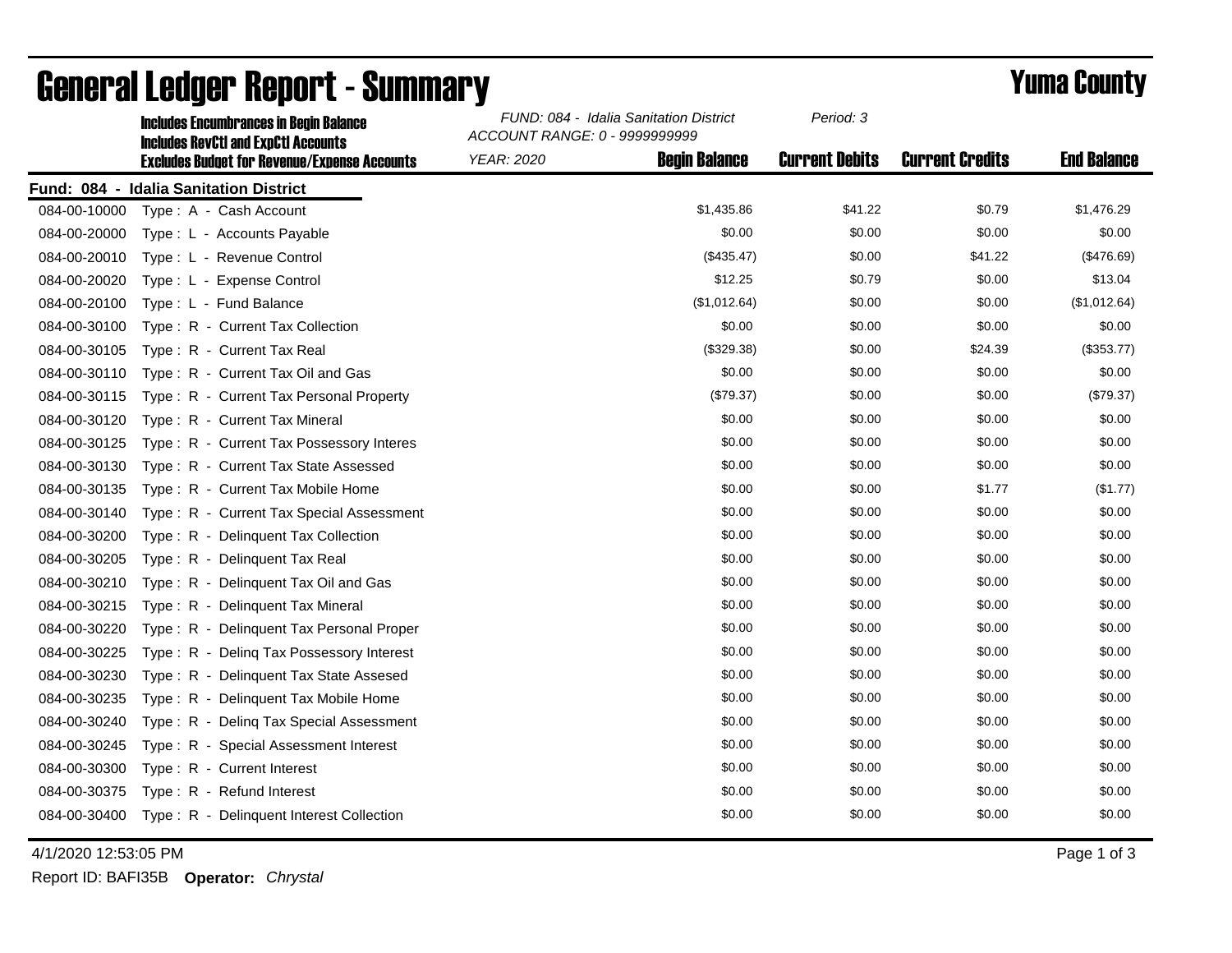|                                    | <b>Includes Encumbrances in Begin Balance</b><br><b>Includes RevCtI and ExpCtI Accounts</b> |                                              |                             | FUND: 084 - Idalia Sanitation District<br>ACCOUNT RANGE: 0 - 99999999999 |         | Period: 3                   |                      |                       |                                  |                    |
|------------------------------------|---------------------------------------------------------------------------------------------|----------------------------------------------|-----------------------------|--------------------------------------------------------------------------|---------|-----------------------------|----------------------|-----------------------|----------------------------------|--------------------|
|                                    |                                                                                             | Excludes Budget for Revenue/Expense Accounts |                             | <i>YEAR: 2020</i>                                                        |         |                             | <b>Begin Balance</b> | <b>Current Debits</b> | <b>Current Credits</b>           | <b>End Balance</b> |
| <b>Fund: 084</b><br>$\blacksquare$ |                                                                                             | <b>Idalia Sanitation District</b>            |                             |                                                                          |         |                             |                      |                       |                                  |                    |
| 084-00-30500                       |                                                                                             | Type: R - Miscellaneous Collections          |                             |                                                                          |         |                             | \$0.00               | \$0.00                | \$0.00                           | \$0.00             |
| 084-00-32100                       |                                                                                             | Type: R - Transfers In                       |                             |                                                                          |         |                             | \$0.00               | \$0.00                | \$0.00                           | \$0.00             |
| 084-00-33000                       |                                                                                             | $Type: R - Auto Tax B Collection$            |                             |                                                                          |         |                             | (\$21.72)            | \$0.00                | \$10.65                          | (\$32.37)          |
| 084-00-33100                       |                                                                                             | Type : $R -$ Auto Tax A & F Collection       |                             |                                                                          |         |                             | (\$5.00)             | \$0.00                | \$4.41                           | $(\$9.41)$         |
| 084-00-33405                       |                                                                                             | Type: R - Delinguent Sanitation Fees         |                             |                                                                          |         |                             | \$0.00               | \$0.00                | \$0.00                           | \$0.00             |
| 084-00-49100                       |                                                                                             | Type: X - Treasurer Fees                     |                             |                                                                          |         |                             | \$12.25              | \$0.79                | \$0.00                           | \$13.04            |
| 084-00-49401                       |                                                                                             | Type: X - Transfer Out                       |                             |                                                                          |         |                             | \$0.00               | \$0.00                | \$0.00                           | \$0.00             |
| 084-00-49500                       |                                                                                             | Type: X - Checks Written / ACH Transfer      |                             |                                                                          |         |                             | \$0.00               | \$0.00                | \$0.00                           | \$0.00             |
|                                    |                                                                                             |                                              |                             | Fund: 084 - Idalia Sanitation District                                   |         | Totals :                    | (\$423.22)           | \$42.80               | \$83.23                          | (\$463.65)         |
|                                    |                                                                                             |                                              | <b>Total Fund Revenues:</b> |                                                                          | \$41.22 | <b>Total Fund Expenses:</b> |                      | \$0.79                | <b>Net Revenue Over Expense:</b> | \$40.43            |

## General Ledger Report - Summary **Example 2018** Yuma County